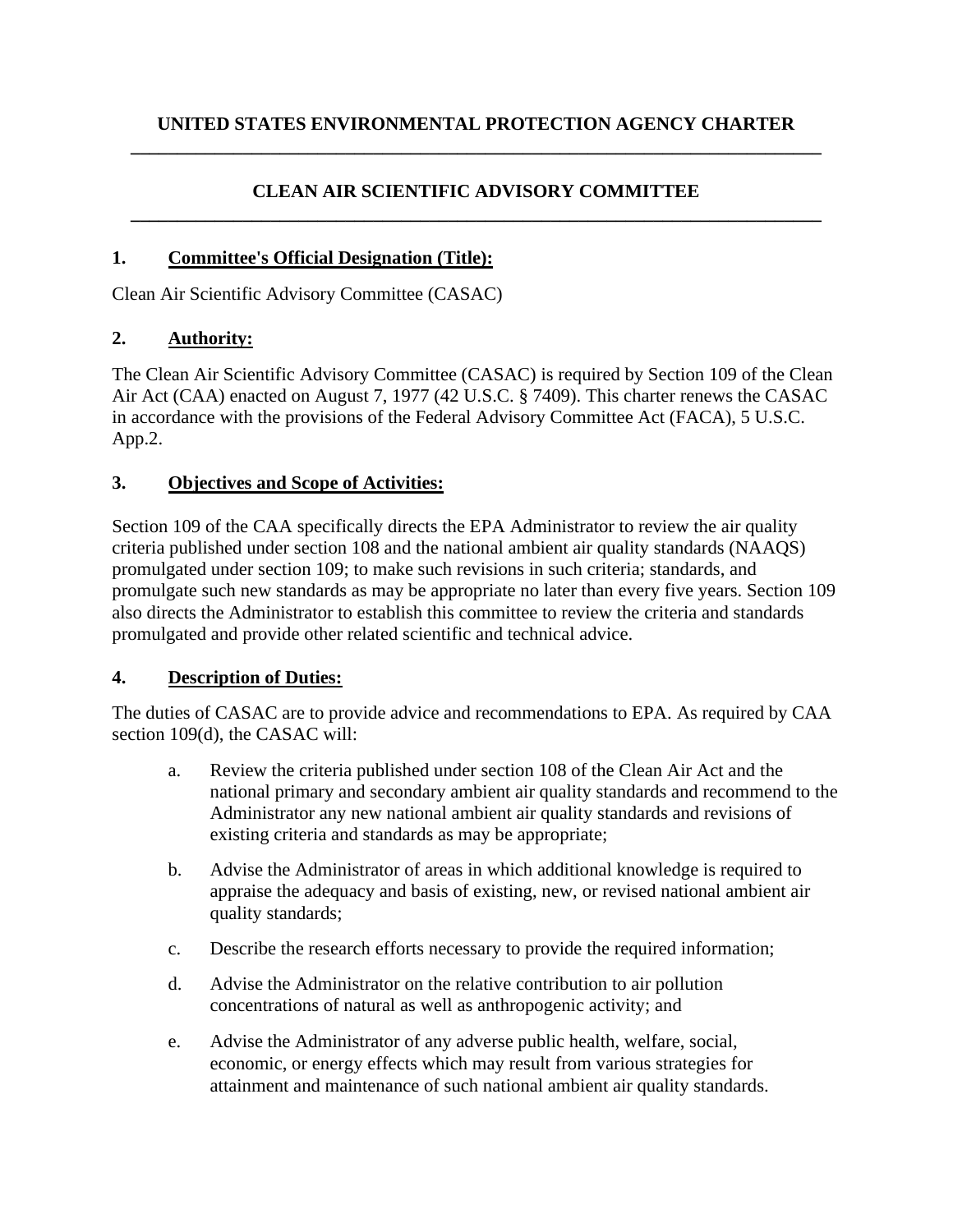### **5. Agency or Official to Whom the Committee Reports:**

The Committee will submit advice and recommendations and report to the EPA Administrator.

## **6. Support:**

EPA will be responsible for financial and administrative support. Within EPA, this support will be provided by the EPA Science Advisory Board Staff Office, Office of the Administrator.

## **7. Estimated Annual Operating Costs and Work Years:**

The estimated annual operating cost of the CASAC is \$1,500,000, which includes 5.0 workyears of support.

# **8. Designated Federal Officer:**

A full-time or permanent part-time employee of EPA will be appointed as the Designated Federal Officer (DFO). The DFO or a designee will be present at all meetings of the advisory committee and subcommittees. Each meeting will be conducted in accordance with an agenda approved in advance by the DFO. The DFO is authorized to adjourn any meeting when he or she determines it is in the public interest to do so and will chair meetings when directed to do so by the official to whom the committee reports.

## **9. Estimated Number and Frequency of Meetings:**

The CASAC and its subgroups expect to meet a total of approximately twelve (12) to fifteen (15) times a year. Meetings may occur approximately once every four (4) weeks or as needed and approved by the DFO. EPA may pay travel and per diem expenses when determined necessary and appropriate.

As required by FACA, CASAC will hold open meetings unless the EPA Administrator determines that a meeting or a portion of a meeting may be closed to the public in accordance with 5 U.S.C. 552b(c). Interested persons may attend meetings, appear before the committee, or file comments with the CASAC.

# **10. Duration:**

Continuing.

# **11. Termination:**

This charter will be in effect for two years from the date it is filed with Congress. After this twoyear period, the charter may be renewed in accordance with section 14 of FACA.

# **12. Membership and Designation:**

CASAC will be composed of seven (7) members. The Administrator will appoint a Chairperson